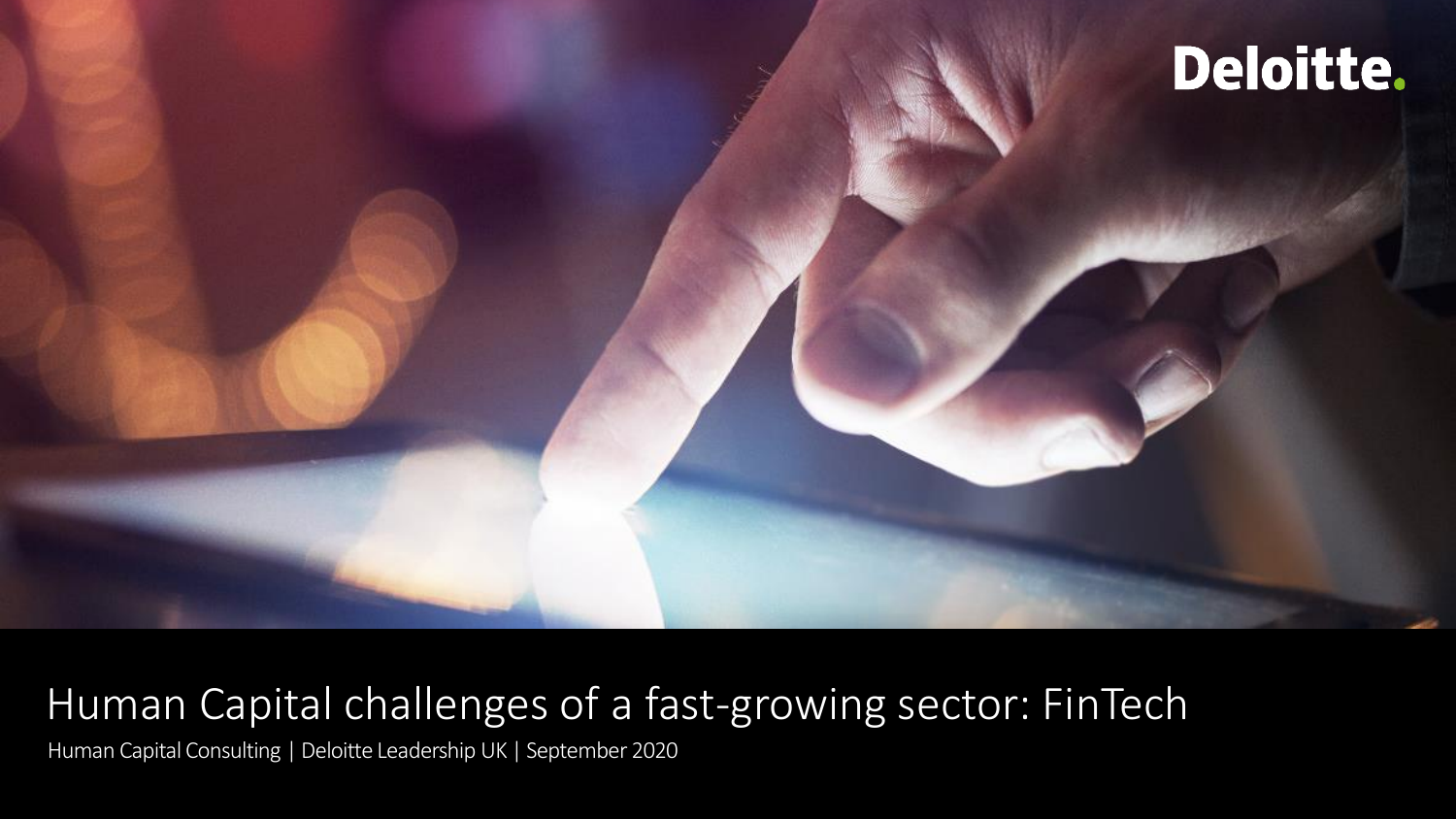#### <span id="page-1-0"></span>A *new*sector emerges: FinTech

The emergence of FinTech is increasingly blurring the lines between the two, previously very distinct, financial services (FS) and technology (Tech), sectors. FinTech brings together the best of both these sectors to disrupt the financial services industry by enhancing customer experience, increasing the speed of service and reducing operating cost through digitisation.

The UK market is bullish on the FinTech sector as Europe's top scaling tech nation and is rapidly increasing its lead in the world with the annual investment doubled since 2017<sup>1</sup> and the workforce set to grow by one-third to over 100,000 by 2030<sup>2</sup>. While this new sector is attracting a healthy VC investment, continued exponential growth and success of these firms must be backed up by the strength of their talent.

Designing an Employee Value Proposition (EVP) that helps attract, engage, and retain talent will be key, as talented individuals orchestrate the growth story. However, currently, focus on growth often diminishes the priority of investing time and resources in building long-term people strategy.



We're witnessing the *creative destruction of financial services*, rearranging itself around the Consumer

> Arvind Sankaran (Venture Capitalist)

[01](#page-1-0)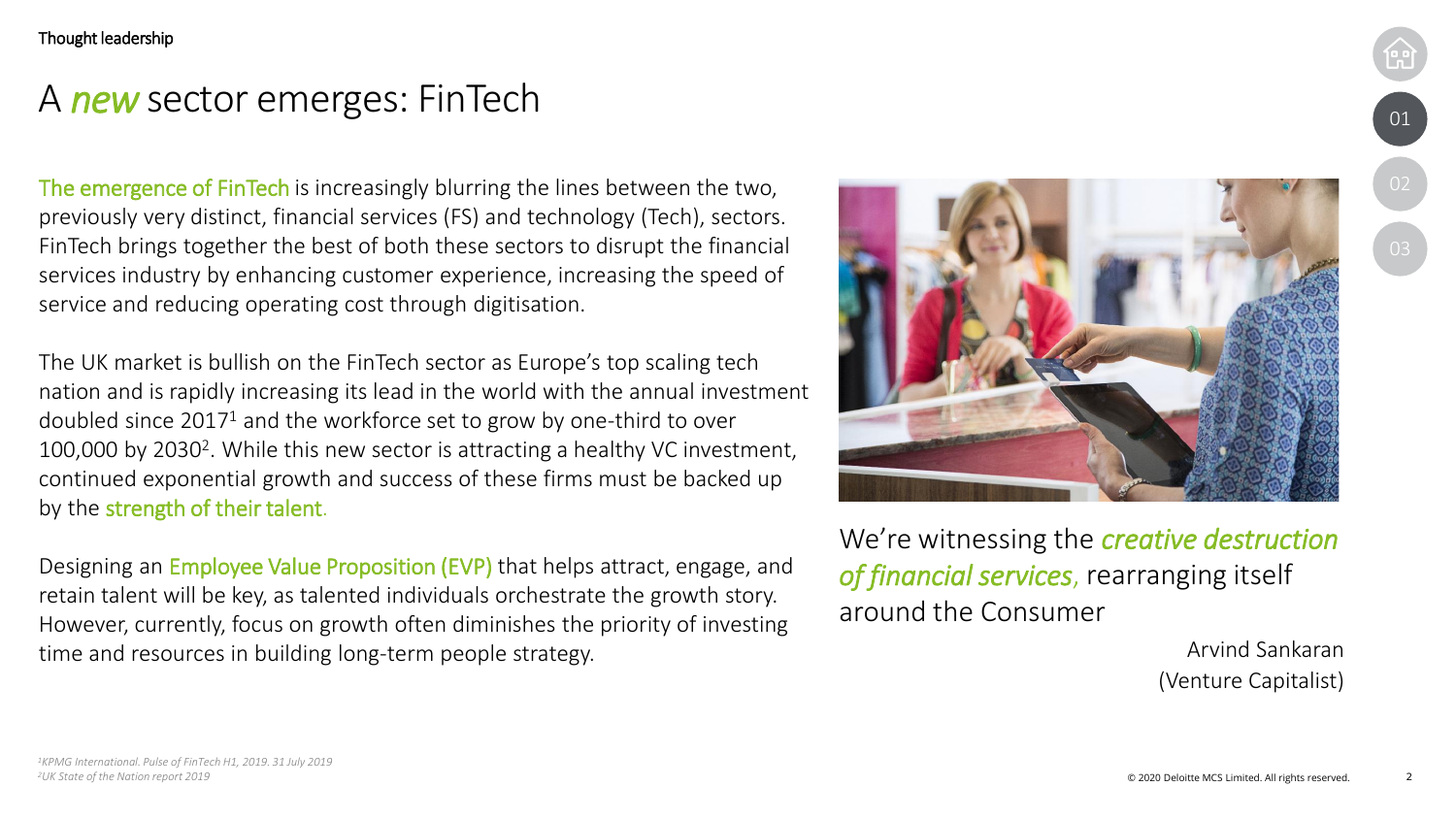### <span id="page-2-0"></span>Is it *people or technology* that drives the FinTech growth?



Attracting the best talent and retaining key individuals is *more than just the 'high salary'*

*<sup>4</sup>[www.breatheHR.com,](http://www.breathehr.com/) Sept 2017*

Deloitte report-Growing up, staying young-the challenges of reward and culture in FinTech, 2017 State of Startups report, First Round Capital, 2017 Article in Paymnts.com *Tech Nation report 2020*

As FinTechs look to grow, one of their priorities is to attract and retain talent. Since 'hiring' is seen as having a tangible impact on business, other crucial aspects of the employee life cycle, such as nurturing and engaging talent, are often ignored. As a result, CEOs of small-medium size businesses lose a fifth of their working week to HR activities<sup>4</sup>, taking away time from strategic priorities. Key people challenges of fast-growing FinTechs can be clubbed under three headings.

Attracting and retaining the best talent: "*Right now, I would say 60% of my time is just spent on hiring*" *7* , says the CEO of a fast-growing FinTech. First Round's<sup>6</sup> start-up report mentioned 'hiring good people' is the number one concern of startup founders, beating both customer acquisition and revenue growth'. Attracting talent proves to be challenging on three counts - right mindset, right skills, and competitive market. FinTechs look to attract professionals who are competent, innovative, ready to 'roll up their sleeves', and have the critical skills required in Fintech (software engineering, systems architecture and data analytics), but they are also the most difficult to hire*<sup>1</sup>* . They will account for 22% of the global FSI workforce by 2022 as opposed to 15% currently<sup>8</sup>. These factors in the context of a rapidly growing sector, increase competition to acquire talent, creating an imbalance in the demand supply ratio. On the other hand, retaining this talent proves challenging due to factors such as limited opportunities for career progression*<sup>5</sup>* , overall employee experience and evolving culture.

Managing the evolving culture: "*We were historically fluid but we now have more structure with a group board…*". Owing to regulatory requirements, FinTechs are often found balancing the need to establish mature governance practices with a desire to preserve a culture of 'divergence from the corporate norm' which fosters informality and innovation, and attracts talented individuals<sup>5</sup>. Additionally, a more organised workplace results in multi-layered decision-making and structured communication channels restricting free flow of ideas. Often times, FinTechs lose key individuals who were instrumental in the initial growth of the company, as they experience dissonance with the 'new culture' <sup>5</sup>.

Sub-optimal people processes: As the FinTech grows, a 'planas-you-hire' or 'quick-fix' approach does not support the growing organisation. Over time, 'on-the-go' decisions begin to result in discrepancies and disparities in pay-levels, growth opportunities and all internal policies that are meant to ensure fairness and equality*<sup>5</sup>* .

So, while technology is driving change and disruption in the market, it is high-quality talent that is fuelling this growth and will continue to keep FinTechs ahead in the marketplace.

#### *How do FinTechs create a firm that prospective employees want to be a part of? How do they orchestrate an experience that attracts and retain this highly coveted talent pool?*

3

02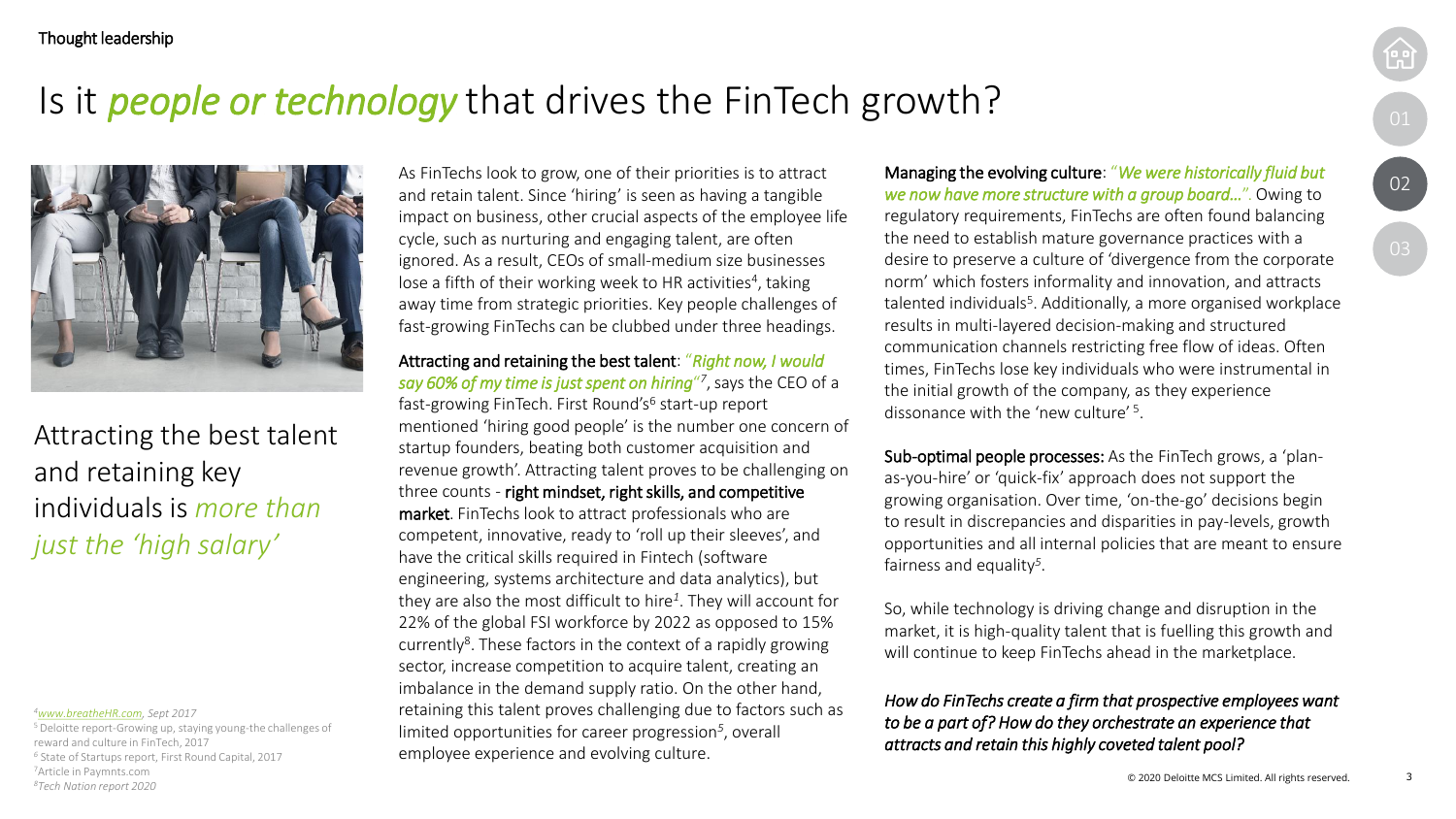### <span id="page-3-0"></span>*Strengthening* the organisational asset - people



#### *People,* not systems, drive innovation

While Technology plays an important role in keeping Fintechs ahead of the competition, talent plays an equally important role. With the rapid growth of the FinTech sector in the UK, the HR function will come under increasing pressure to acquire, grow and retain skilled professionals. To deliver on these expectations, FinTechs must build an effective people strategy as they scale.

To provide a strong foundation for success, the following three people strategy pillars will be critical.

The 'culture-glue': it is not enough to simply talk about the culture and display 'values' on the wall. It is important to identify the culture that has fuelled your success, identify the individuals who have lived up to your culture, and treat them as your *culture-ambassadors*. These culture ambassadors further propagate the desired behaviours, moreso for geographically dispersed teams. Culture is identified as one of the most influential factors to create a sense of belonging, which in turn drives organisational performance<sup>9</sup>. To continue to grow this culture as the company grows, management must include cultural-fit as input in hiring decisions along with technical skills. A strong culture will differentiate your brand by creating the 'employer brand' to attract new talent and create an atmosphere where existing talent thrives.

Employee Value Proposition as the 'pull-factor': attracting and retaining talent is no longer a function of just higher paychecks<sup>9</sup>. Employees want to associate with brands that offer the

opportunity to make an impact on the business, where they can learn new skills and grow their career, as well as where they identify with the culture. FinTechs must design an **Employee** Value Proposition (EVP) that aligns the business goals with its culture and integrates all employee offerings across the employee lifecycle, and finally, is also capable of being personalised to the individual<sup>9</sup>. This maximises employee contribution at work as they derive meaning at work, which in turn greatly enhances business outcomes<sup>9</sup>. It could vary from designing learning programmes centred around learning styles, career programmes around work behaviours, and benefits that fit their lifestyles. As a whole, creating an EVP where every process, programme and structure contributes to the overall employee well-being will act as the 'magnet' for attracting talent and inspire employee engagement.

Elevate the role of 'People-function': FinTechs must invest in HR expertise as it has the ability to influence the most powerful asset of any organisation: its people. Automate HR activities to allow your HR team to design a workforce strategy that flows from business goals and drives tangible and measurable value, and enhances employee experience by implementing employeecentric HR processes.

Train people well enough so they can leave. *Treat them well enough* so they don't want to. Sir Richard Branson

4

[03](#page-3-0)